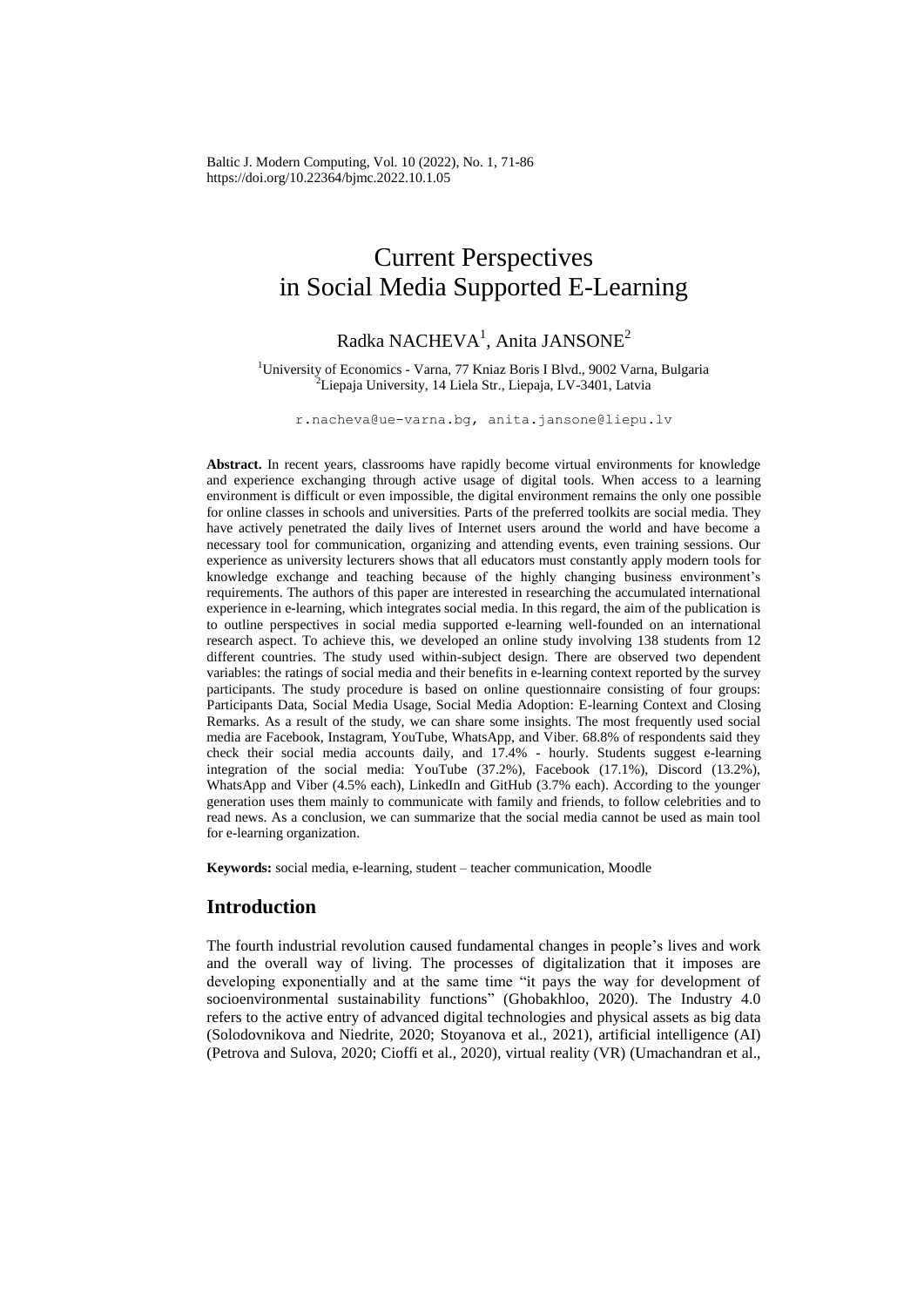2019; Gudoniene and Rutkauskiene, 2019), internet of things and cloud computing (Cotrino et al., 2020), as well as the tools for their development (Nikiforova, 2020). They brought several advantages to both businesses and consumers. Some of them are related to increased knowledge sharing and collaborative working, improved productivity, efficiency, customer experience and innovation opportunities (Moran, 2018). These technologies give businesses the advantage to communicate better with their customers and partners, to store, process and analyze the information collected in the field, to make well-informed decisions (Deloitte, 2020). The same source states that "some associate these advanced technologies mainly with efficiency, cost cutting, and profit maximizing" (Deloitte, 2020). Along with the benefits of introducing trending technologies (e.g., big data, AI, VR), there are some significant challenges that still make it difficult to fully integrate Industry 4.0 products into everyday life. These are: a gap in technical skills, data sensitivity, interoperability, security, handling data growth (Stefanini Group, 2021). To overcome these obstacles, methods and tools shall be applied for optimization and automation for enhancing productivity, real-time monitoring in a real-time economy for better working conditions (Stefanini Group, 2021).

Imposed changes by Industry 4.0 are necessary not only for business but also in education. Part of the toolkit used in communication between different actors is social media. They are a dynamically changing phenomenon that requires the continuous application of innovative approaches to the study of the relationships of subjects (people) and social objects (text and multimedia content) shared by them. According to the European Commission (2019), the term "social media" is used to refer to online technologies and practices for sharing content, opinions, and information, encouraging discussions, and building relationships. It includes tools and services that are a combination of technology, telecommunications, and social interaction. They can use a variety of formats, including text, images, audio, and video. In their publication, Kaplan and Haenlein (2010) conduct an in-depth analysis of the concept of "social media", distinguishing between different types, presented at levels and based on the social presence / richness of media content and opportunities for self-expression. The authors divide them from a technical point of view into joint projects (e.g., Wikipedia); blogs; content creation communities (e.g., YouTube); social networking sites (e.g., Facebook); virtual game worlds (e.g., World of Warcraft) and virtual social worlds (e.g., Second Life). In this article, we support the view that social media is a tool for creating a variety of digital content, which aims to make personal and professional contacts between as many Internet users as possible.

The use of social media in everyday life is diverse. Some of the goals that organizations strive to achieve through social media are: building a brand; brand reputation management; increase sales; collecting customer / market information; identification of the leading companies in the sector; customer service; attracting qualified staff; improving communications within the company, etc. (WEB, a; WEB, g). 73% of all marketers ranked "increased acquisition of new customers" as their top outcome for social in 2021, compared to only 46% last year, marking a 58% year-overyear increase (WEB, a). According to the same source, 64% of the businesses increased brand awareness and 45% of them drove conversions (leads; purchases; product enquiries) through social media in 2021. They are so used in education as teaching support tool (WEB, f).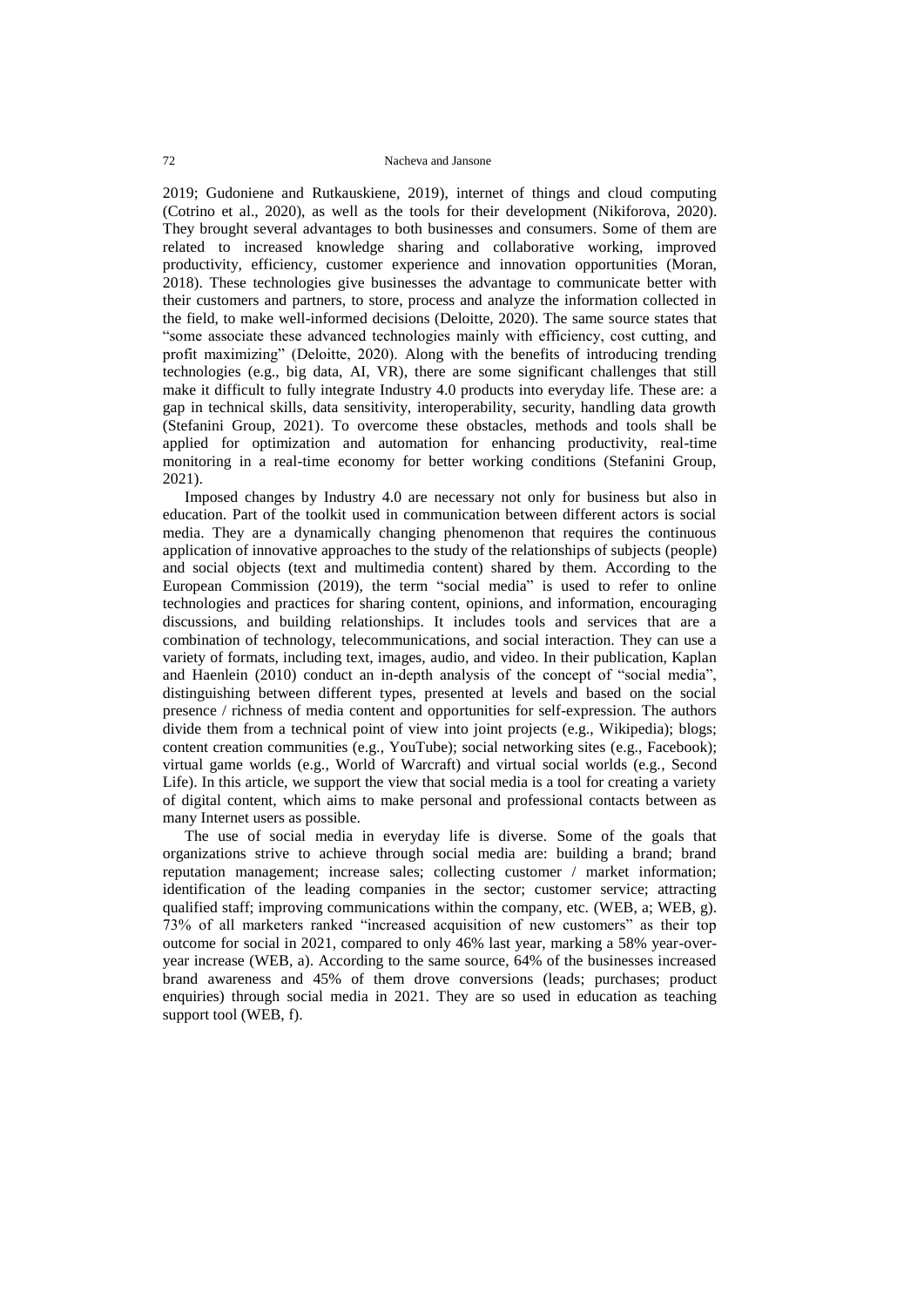In this regard, the aim of this publication is to outline perspectives in social media supported e-learning well-founded on an international research aspect. To achieve this, we developed an online study involving 138 students from 12 different countries.

# **1. Literature review**

Cognitive and behaviour scientists study the importance of social learning and social pedagogy for decades. One of the leading scientists, who laid the foundations of modern social learning theory, is Albert Bandura who defined its key tenets (Bandura, 1999; Bandura, 1972; Bandura, 1977; Bandura and Walters, 1963):

- Learning is social cognitive process:
- Learning may be based on new behavioural patterns acquired through direct experience or by observing the behaviour of others;
- Social learning patterns can be extracted from interminable series of trial-anderror processes and in the course of life complex responses (that is so called "reinforcement effect");
- Learning assumes observation, information extraction from those observations, and decision making about the behaviour (that is so called "modelling");
- Observational learning can occur through observation of modelled behaviour and accompanying cognitive activities without extrinsic reinforcement;
- Social learning occurs based on casual or studied observation of exemplary models.

Based on these studies, it can be pointed out that socially oriented learning is the basis for creating more dynamic and prosperous societies, which are a key factor for economic growth and recovery. We can refer to a publication at the World Economic Forum stating that "holistic skills and innovative pedagogies at the core of learning and create a more inclusive paradigm that is more closely aligned to the needs of the labour market and societies more broadly" (WEB, e). The article also shares a forecast that 50% of the workforce will be reskilled by 2025, which is a sign that more needs to be invested in education, including lifelong learning. The labour market requires changes in education as well. People will invest time and money to improve their skills and knowledge to fit newly created job roles. There is already talk of Education 4.0, which stems from the need to respond to the changes imposed by the fourth industrial revolution (James, 2019). Educational institutions need to train students prepared for modern living conditions, it is undoubtedly necessary to change the approach to teaching and redesign the entire educational system of the countries. Education 4.0 puts learners at the centre of the educational process. The changes in education are required so that people around the world can take advantage of the opportunities created by new technologies. Innovative teaching approaches are being formed, which must meet the new requirements of Education 4.0. Some of their characteristics are: reinforced interaction; active collaboration; social networking; self-broadcasting; and massive sharing (Zdravkova, 2016).

Education 4.0 will also provide students with one-to-one learning opportunities based on their abilities. This means that there will be individual learning processes for each student. This will undoubtedly have a positive impact as it allows students to learn at their own pace which will lead to a better understanding of concepts and a better overall result. This will also help educators to identify the strengths and weaknesses of each student individually and guide them accordingly.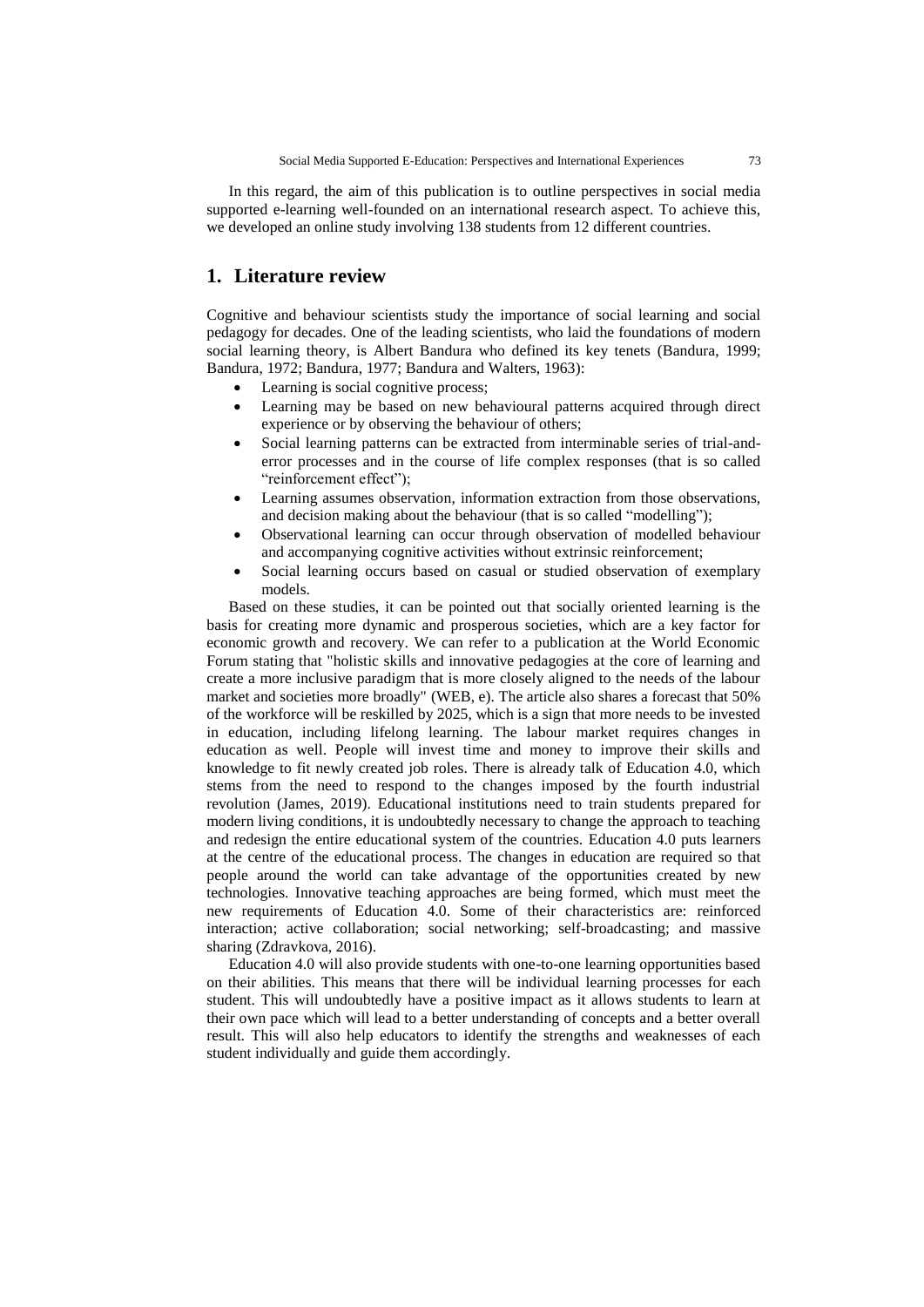On the other hand, the United Nations (2021) also emphasizes the social challenges in Education 2030 through Goal 4 of the Sustainable Development Goals. Goal 4 is related to inclusive and equitable education and promote lifelong learning opportunities for all (United Nations, 2021). According to the United Nations (2021), the pandemic has significantly affected education, with almost 90% of all students were out of classrooms due to school closures. The quality of education was affected, especially in least developed countries around the world. Only 34% of students in low-income countries have been able to complete their education successfully, which is a sign that education systems in these countries have not been prepared for emergencies, including flexible teaching approaches. United Nations' (2021) data show that about 500 million students did not have access to remote learning.

In order to reach the full potential of young people, to develop their critical thinking, adaptability to change and soft skills, to increase their motivation to actively participate in the learning process, it is necessary for teachers to apply accessible and inclusive tools (Salmi, 2018), a result of technological progress. Some of these tools are social media. Some researchers studied their positive and negative impact on society (Akram and Kumar, 2017; Damota, 2019; Kolhar, Kazi and Alameen, 2021; Braghieri, Levy and Makarin, 2021). In the studies of (Sleeman et al., 2020; Brocca, 2020; Faizi and El Fkihi, 2018; Kolan and Dzandza, 2018; Zdravkova, 2016; Delello et al., 2015; Al-Mukhaini et al., 2014; Pătruţ and Pătruţ, 2013; Paulsen and Tække, 2013) the advantages of their active use for educational purposes are presented, some of which are:

- enhancing communication, collaboration and students' engagement in different educational activities;
- providing new learning experiences and simultaneously removing or reducing the obstacles the new media environment means for students' academically attention;
- collaborative and interactive content creation;
- online and in class role-playing;
- engaging with their everyday fascinations and obsessions;
- helping learners access their knowledge easily and share it anytime and anywhere;
- encouraging more participation through the introduction of mobile phones that support social networks applications;
- representing a highly personal learning environment.
- Along with the advantages, we can point out some disadvantages, including:
- lack of communication between people;
- reducing face-to-face meetings;
- reduction of concentration during training due to interactions with non-learning content;
- sharing irrelevant content with the teachers or other students.

Despite the shortcomings, we believe that social media are suitable for the application of the social learning theory and some of the concepts underlying Education 4.0. In this regard, we conducted international research of the students' attitudes from different higher education fields regarding the social media adoption in education.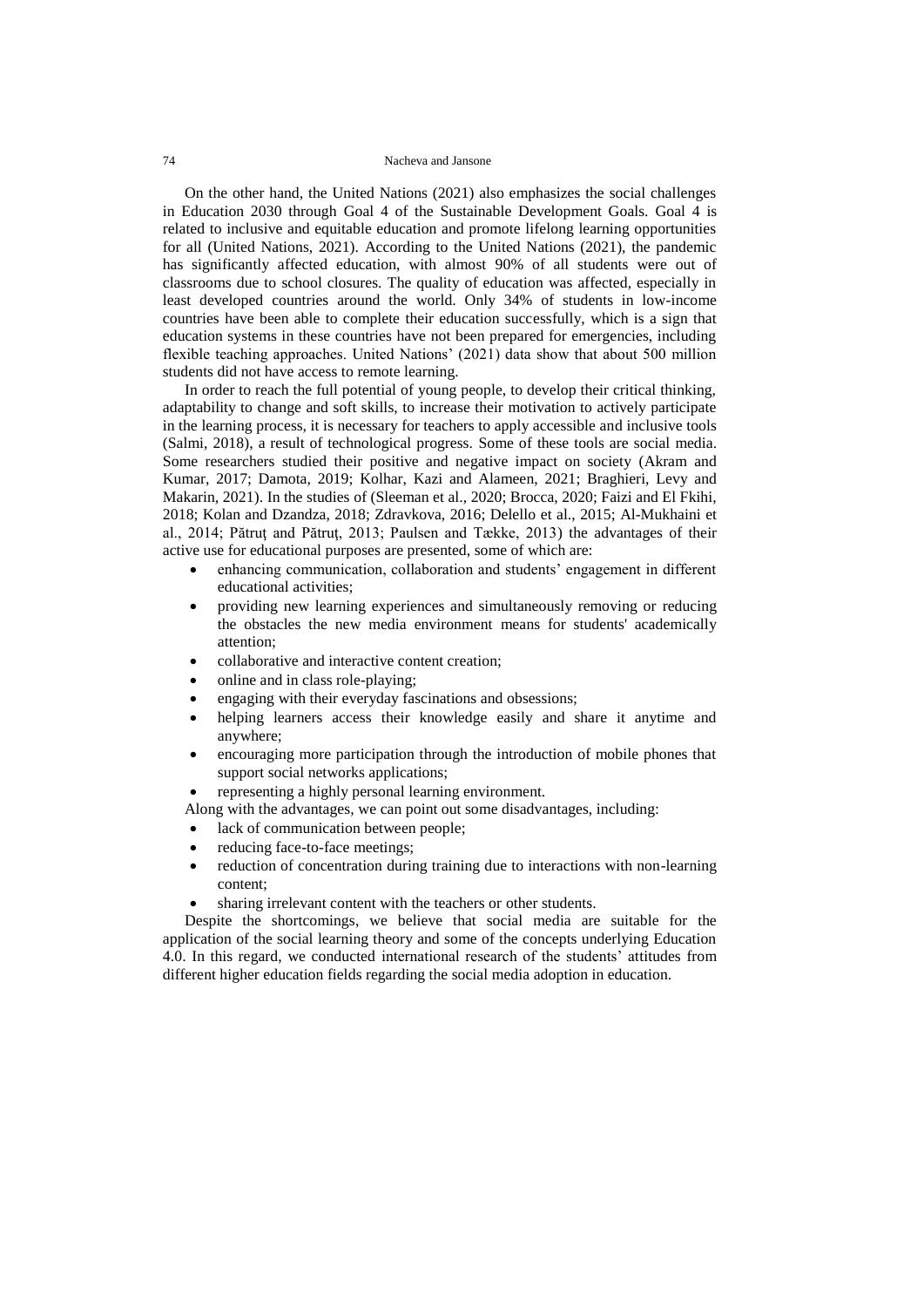# **2. Research Methodology**

# **2.1. Design**

The study used within-subject design. The dependent variables were the ratings of social media and their benefits in e-learning context reported by the survey participants, as detailed further. It is necessary to make different sections of the obtained results to perform a more detailed analysis.

# **2.2. Study Procedure**

We have developed a questionnaire consisting of four groups. Some of the questions included option "Other" that gave opportunity to the users to add their own answers.

- *(G1) Participants Data* it contained questions about the country of residence, age, current level of education, year of study, and field of study.
- *(G2) Social Media Usage* several questions were included:
	- o (Q1) *Which of the following social media website do you currently have an account with?* – 21 social media were listed. The summary is shown in the Results section.
	- o (Q2) *Considering your complete experience with social media websites, how likely are you to recommend it to your family and friends?* – 21 social media were listed. 5-point likert scale level of measurement were used, where 1 was very unlikely and 5 - very likely. 0 was added for marking not applicable answers.
	- o (Q3) *How often do you check-in to your social media accounts?* possible single choice options were: Daily; Every other day; Every two days; Once a week; Every hour.
	- o (Q4) *In a week, which of the following social media websites do you visit most frequently?* – 21 social media were listed. The summary is shown in the Results section.
	- o (Q5) *Which of the following device types do you use most often to check your social media accounts?* – possible single choice options were: Smartphone; Tablet; Laptop; Desktop.
	- o (Q6) *How often do you perform the following activities on social media?* possible answers were: Post comments; Post pictures; Post videos; Post polls; Communication with friends and family; Reading news; Following famous people; Selling goods or services; Digital marketing; E-learning; Publishing educational materials; Real estate activities. User could rate answers according to the scale: N/A; Never; Very Rarely; Rarely; Occasionally; Frequently; Very Frequently.
	- o (Q7) *On an average how much time do you spend on social media?* possible single choice options were: Less than 30 mins; An hour; 1-2 hours; 3-4 hours; Other.
- *(G3) Social Media Adoption*: *E-learning Context* the following questions were included:
	- o (Q8) *Are you inclined to use social media for educational purposes?* possible single choice options were: Yes; No; Other.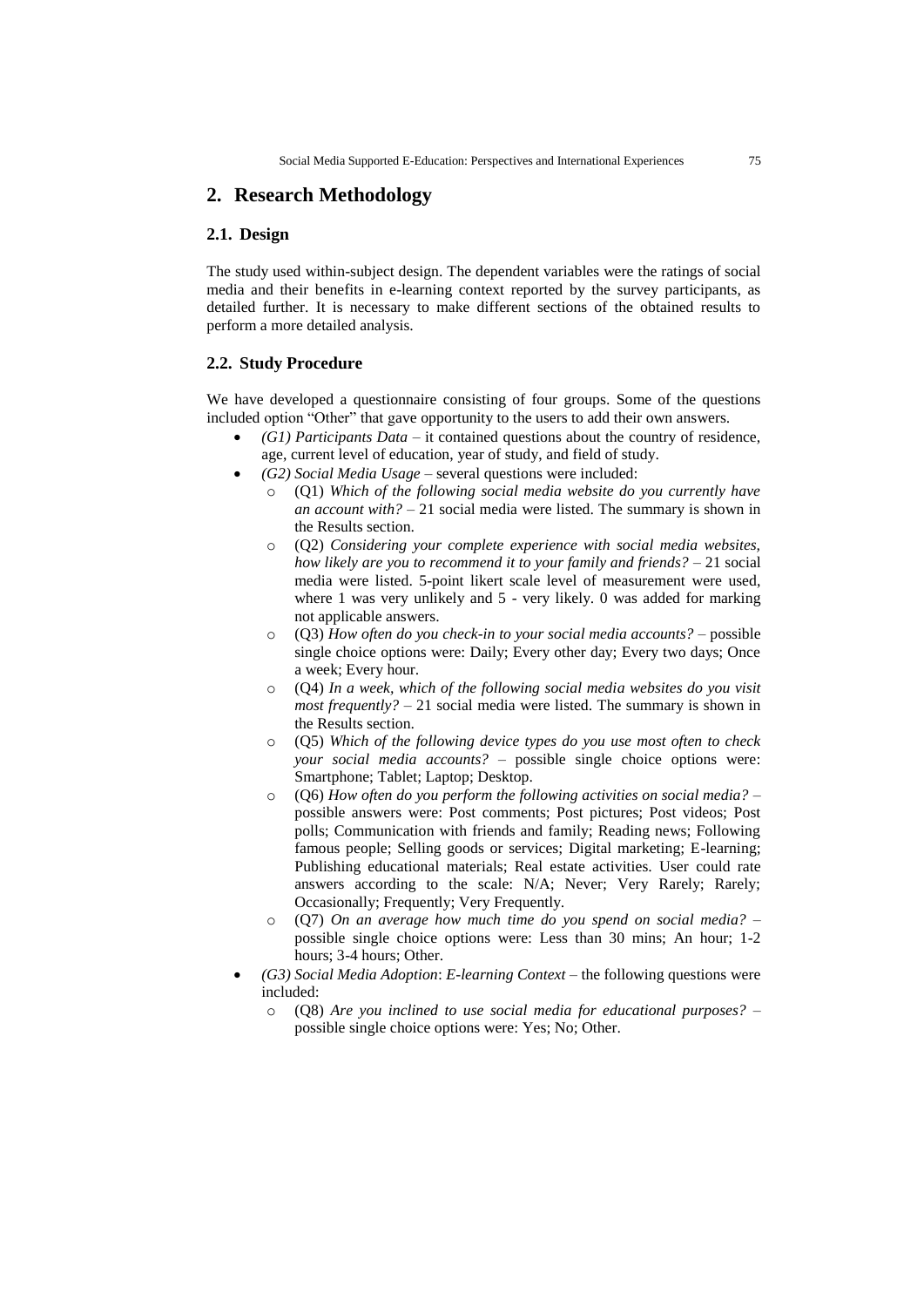- o (Q9) *What kind of sharing channels would you like to integrate to elearning?* – possible multichoice answers were: Wikis; Social network pages; Social network groups; Media sharing networks; Discussion forums; Bookmarking and content curation networks; Blogging and publishing networks; Interest-based networks; Other.
- o (Q10) *Would you share e-learning materials on social media?* possible single choice options were: Yes; No; Other.
- o (Q11) *What e-learning materials or publications would you share most often?* – possible multichoice answers were: Scientific articles related to the courses' topics; Popular science websites for students; Video tutorials; Video materials developed by me; Flipping books or other text-based tutorials; Educational animations; Personal achievements; Questions to the lecturers; Nothing, I will read other people's publications; Other.
- o (Q12) *What materials do you expect teachers to share on social media?* possible multichoice answers were: Course syllabus; Semestrial tests; Practical cases; Video tutorials; Text-based tutorials; Books; Scientific articles; Lectures; Practicle classes instructions; Study programme related professional news (e.g., field specific innovations); Course-related discussions; I do not expect them to share information; Other.
- o (Q13) *How would you rate the benefits of using social media in elearning?* – possible single choice answers, that could be rated according to 5 level likert scale, were: Improving the quality of educational process; Increasing my interest in the course; Increasing satisfaction with my participation in the course; Increasing creative thinking; Exchange of experience and knowledge with lecturers; Exchange of experience and knowledge with other students; Quick connection with lecturers; Getting timely information about semester tests; Getting timely information about exams; Getting to know the other students in the program; It seems useless to me.
- o (Q14) *Can social media completely replace e-learning management platforms, such as Moodle?* - 5-point likert scale level of measurement were used, where 1 was very unlikely and 5 - very likely. 0 was added for marking not applicable answers.
- (Q15) Which of the following social media do you think is the most *suitable to be integrated in e-learning?* - 21 social media were listed (single choice answer).

 *(G4) Closing Remarks* – students shared their recommendations on the successful integration of social media at the e-education.

We used University of Economics – Varna and Liepaja University's e-learning systems and communication channels (students' emails and MS Teams courses) to distribute the questionnaires among the students.

# **2.3. Participants**

The survey was developed only in English language to unify the answers and to produce adequate results. The number of all participants is 138. They are from different countries: Latvia, Bulgaria, France, Germany, Italy, Poland, Portugal, Russia, Ukraine, India, Pakistan, Guinea and Bangladesh. 9 of them did not give their agreement for processing their data for the purposes of the survey. For this reason, in the current paper,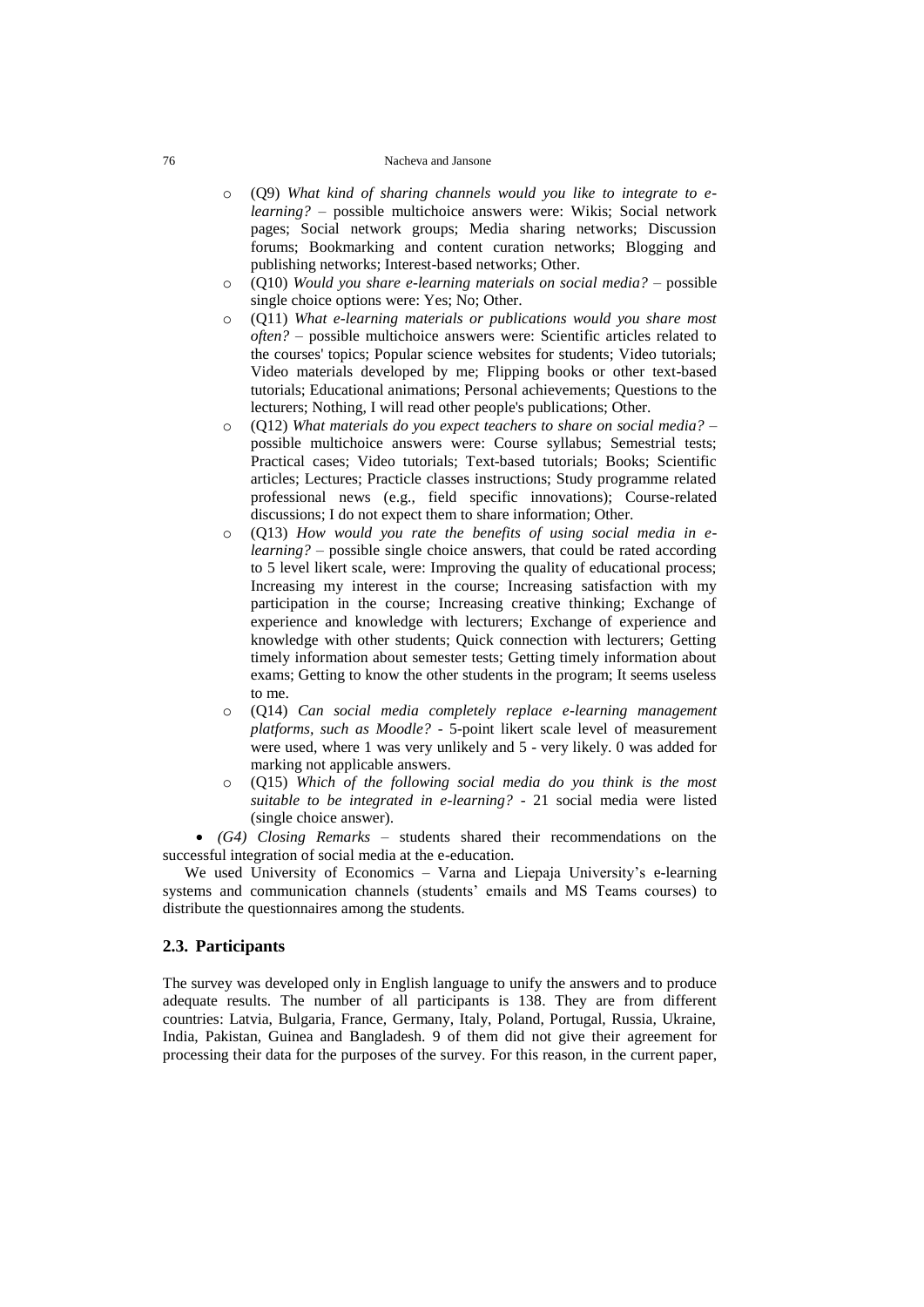we only report the percentage distribution of results among participants who have consented to data processing. Most of the participants are from Bulgaria (64.34%), Latvia (17.83%) and Poland (6,98%). The rest are represented by between 1 and 3 people. Unfortunately, the distribution of the participants in the survey by countries is uneven and for this reason adequate comparisons of the results of the survey in this factor cannot be made.

Dividing participants by age, they are between 18 and 45 years old (mean - 23.612, mode - 21, SD - 5.517). Their distribution by field of study is in Business Administration, Computer Science, Economics, Engineering and Tourism related university bachelor, master, and doctoral programmes. We assume that the total of 129 students is 100%. The distribution of the individual groups is shown in Fig. 1.



**Fig. 1.** Distribution of participants by field of study and degree level **Source:** Own Elaboration

We notice that the number of Computer science students participating in the study is the largest – 72.87% of all participants (61.24% bachelors, 8.53% masters and 3.1% PhD students). Students of Economics are the second largest group – 18.6% of all respondents (6.98% bachelors, 8.53% masters and 3.1% PhD students). The representation of the participants from Business Administration (2.33%), Engineering (4.65%) and Tourism (1.55%) is the smallest.

The group of Computer science students were the most responsive to participate in the study, while the students in Tourism and Business Administration were too few to draw generalizations based on their answers. Here is the place to mention the main limitation of our research, namely the insufficient representation of students in Tourism and Business Administration. For this reason, it is not appropriate to make data sections by level of education or program.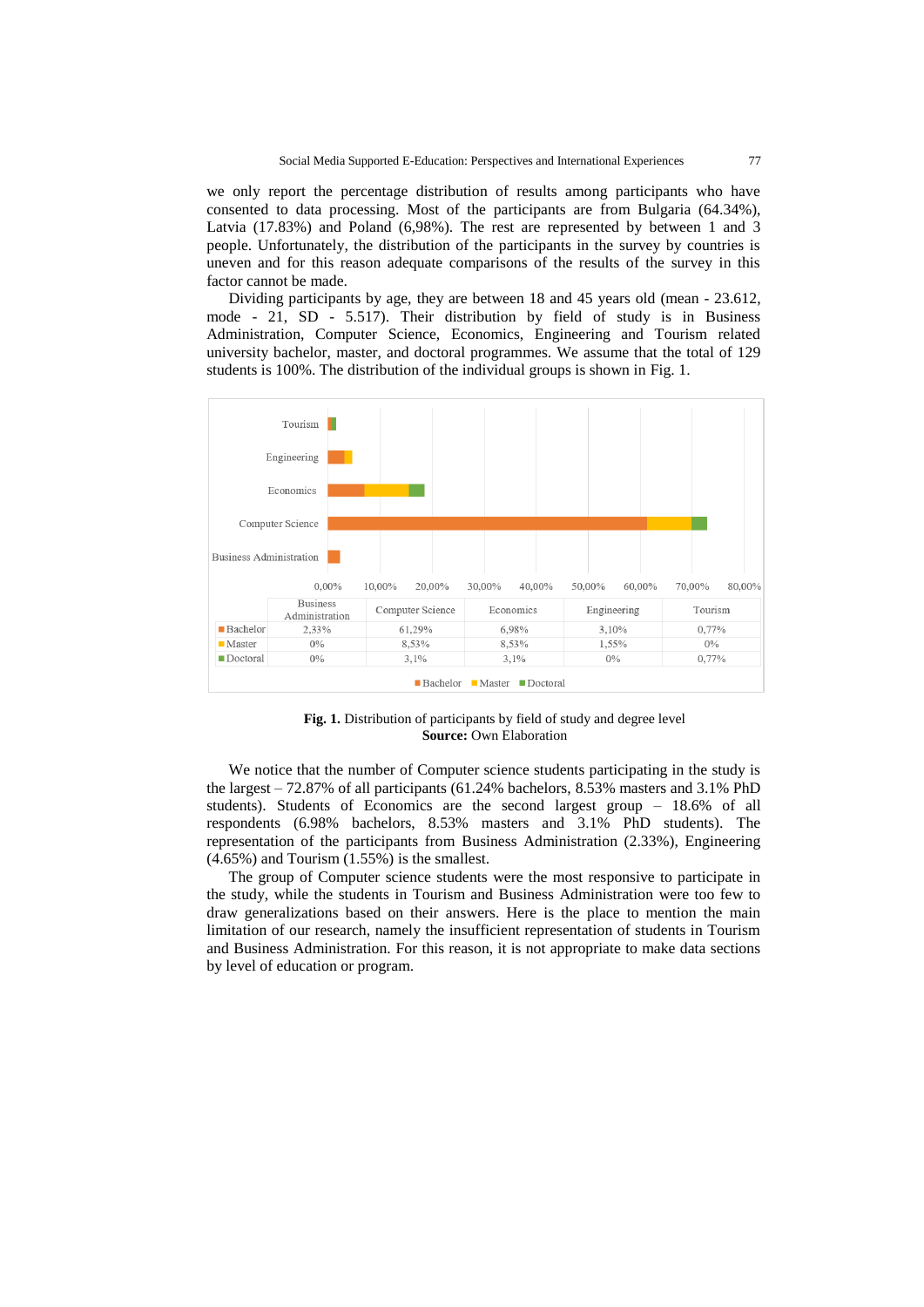# **3. Results**

The results of the survey in group G2 aim to study the opinion of students in relation to the social media they use and the activities they most often perform online through this type of communication tools. As a result, within question Q1 students share that they have accounts in: Facebook (96,1%); YouTube (88.9%); Instagram (85.3%); WhatsApp (68.1%); Viber (58.7%); Pinterest (50.7%); Snapchat and Tik Tok (48.6% each); Twitter (39.1%); Discord (32.6%); LinkedIn (31.2%); Telegram (25.4%); GitHub and Reddit (19.6% each). Less than 20 people reported using: Flickr, hi5, Stack overflow, Tumblr, WeChat, Wikipedia and XING. The results are comparable to question Q4 - the most frequently visited accounts are again those on Facebook, Instagram, YouTube, WhatsApp and Viber (Fig. 2).



**Fig. 2.** The most visited social media websites (Q4) **Source:** Own Elaboration

Based on their experience, the respondents assessed the user experience from the use of the reported social networks (Q2). A 5-point Likert scale was used, with 1 being very unlikely and 5 being very likely. The mode of the first five of the above-mentioned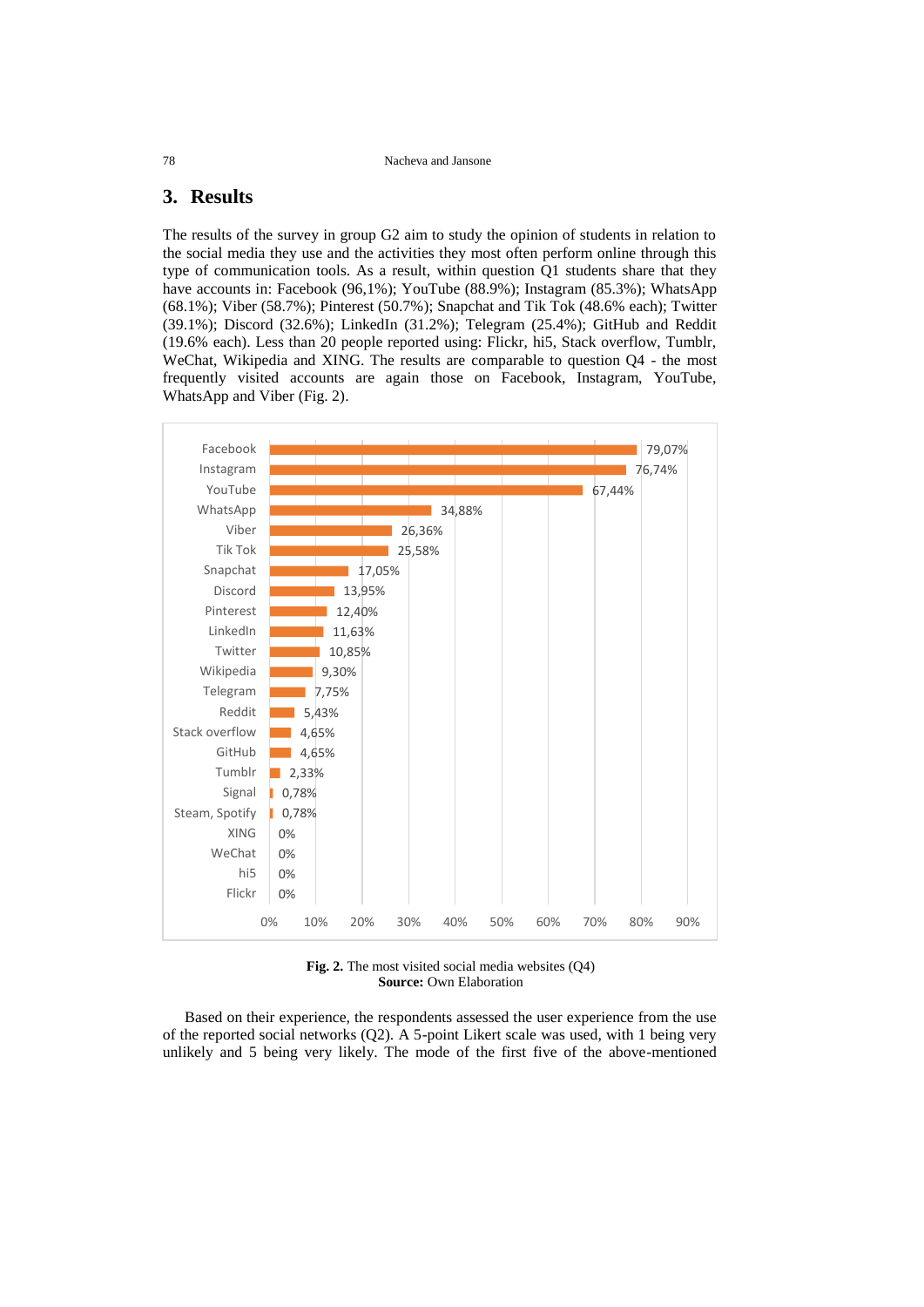social networks' ratings is as follows: Facebook - 4; YouTube - 5; Instagram - 5; WhatsApp - 5; and Viber - equal 4 and 5. Through their assessments, the participants share that they have the biggest negative experience with Snapchat, Tik Tok and Tumblr - the mode is 1.

In question Q3, 68.8% of respondents said they check their social media accounts daily, and 17.4% - hourly. There are a few cases (less than 2%) where users check their accounts every other day, once a week or once a month.

86.9% of students said on question Q5 that they most often check their social media accounts via a smartphone, while 8% via a laptop and 4.4% via a personal computer. Only one person uses a tablet for this purpose.

Interesting are the results of question Q6, in which participants shared the purposes for which they use their social media profiles. We can summarize them as follows:

- Post comments, pictures and videos the mode for all of them is very rarely;
- Post polls, selling goods or services, digital marketing, real estate activities, publishing educational materials – the mode for all of them is never;
- Communication with friends and family the mode for all of them is very frequently;
- Reading news the mode is very frequently;
- Following famous people the mode is frequently;
- E-learning the mode is very frequently.

From the first six questions in group G2 follow the results of question Q7, to which 36.2% of students answered that they spend between 3 and 4 hours a day on social networks. 30.4% said they spend between 1 and 2 hours a day, 19.6% - no more than an hour, 8.7% - no more than 30 minutes. The remaining 5.1% noted that they are constantly logged in to their accounts.

The distribution of Q6 results by field of study is interesting. For example, Computer Science students often use social media to communicate with friends and family, to elearning activities, and to read news online. Let us also mention the opinion of the smallest groups of participants, without generalizing according to a program. Economics students use them occasionally for e-learning purposes, while very often for communicating with friends and family, following famous people, and reading news online. Business administration students often post videos, communicate with friends and family, read news, and follow celebrities through their social media accounts. Engineering students often use social media to conduct e-learning activities, read news and connect with family and friends. Tourism students use social media very often to communicate and read news.

Given the purpose of the present study, we surveyed students' views on social media adoption in e-learning context through the G3 questions. As mentioned above, students in computer science, economics, and engineering use social media for this purpose as well. They express this unequivocally through their answers to question Q8. 90.6% of the participants would use social media for the purposes of e-learning. If social media is integrated into e-learning, students suggest doing so through social network groups and pages, discussion forums and wikis (Q9). The results are shown on Fig. 3. In question Q10, 63.5% would share materials on social networks that will be used in the training process, while 36.5% do not consider it necessary.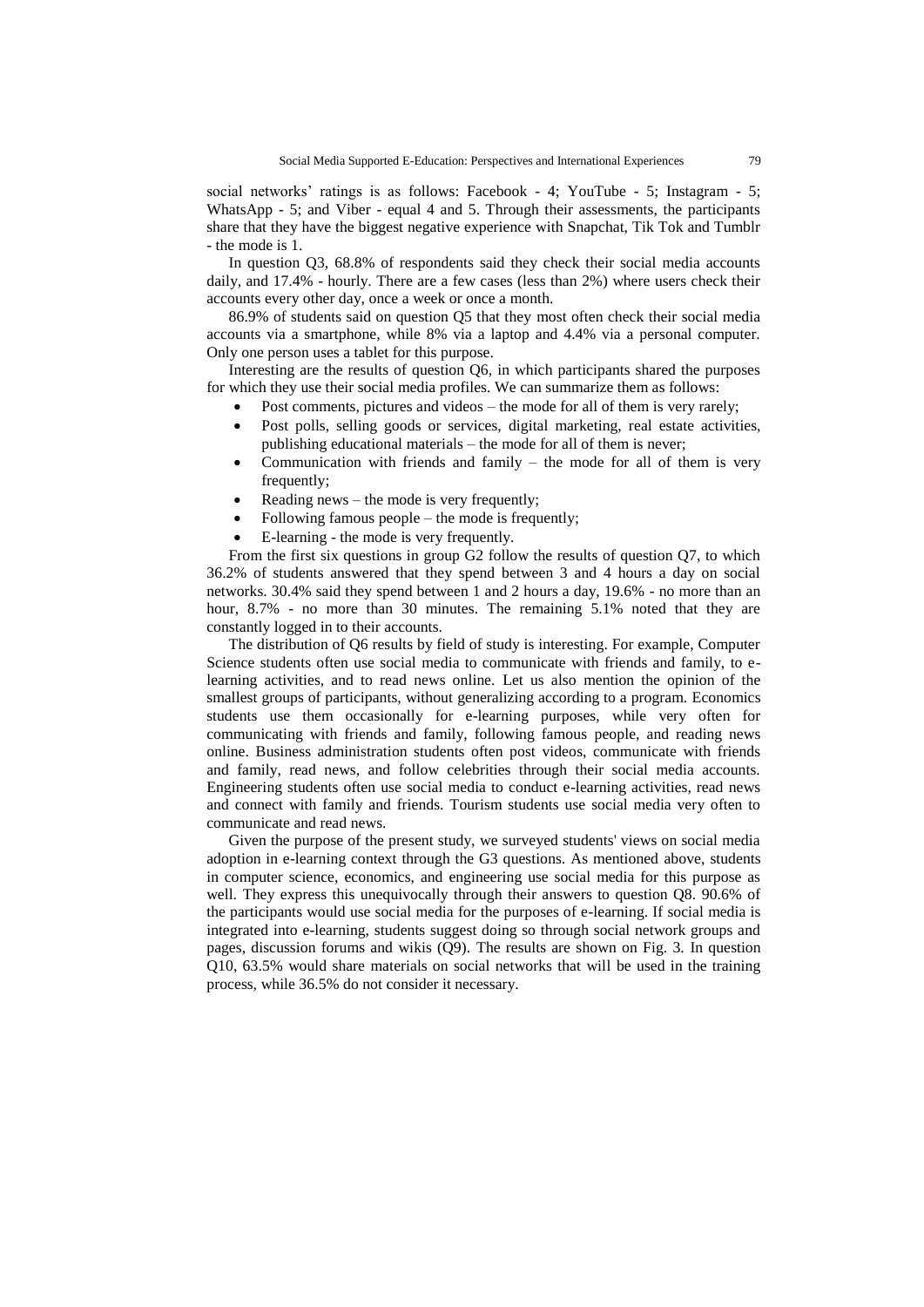80 Nacheva and Jansone



**Fig. 3.** The most preferred sharing channels for integration to e-learning (Q9) **Source:** Own Elaboration

To question Q11, respondents answered that they would most often share video tutorials (48.1%), scientific articles related to the courses' topics (34.6%), educational animations (33.8%), popular science websites (31.6%) and questions to the lecturers (24.8%). 32.3% of the participants are reluctant to share e-learning materials on social networks, but only to read publications.

In question Q12, students shared their expectations for the materials that will be shared by teachers (Fig. 4). These are: video tutorials (82.95%), lectures and practical cases (62.79% each). Between 40% and 47% of students expect their teachers to share semester tests, text-based tutorials, books, practice classes instructions and courserelated discussions. Between 32 and 35% expect to read syllabus course, scientific articles, and news. Only 7% or only 9 people indicated that they do not expect their teachers to share posts on social media.



**Fig. 4.** The expectations about the most shared materials on social media (Q12) **Source:** Own Elaboration

Respondents expect the integration of social media in e-learning to bring the following benefits (Q13):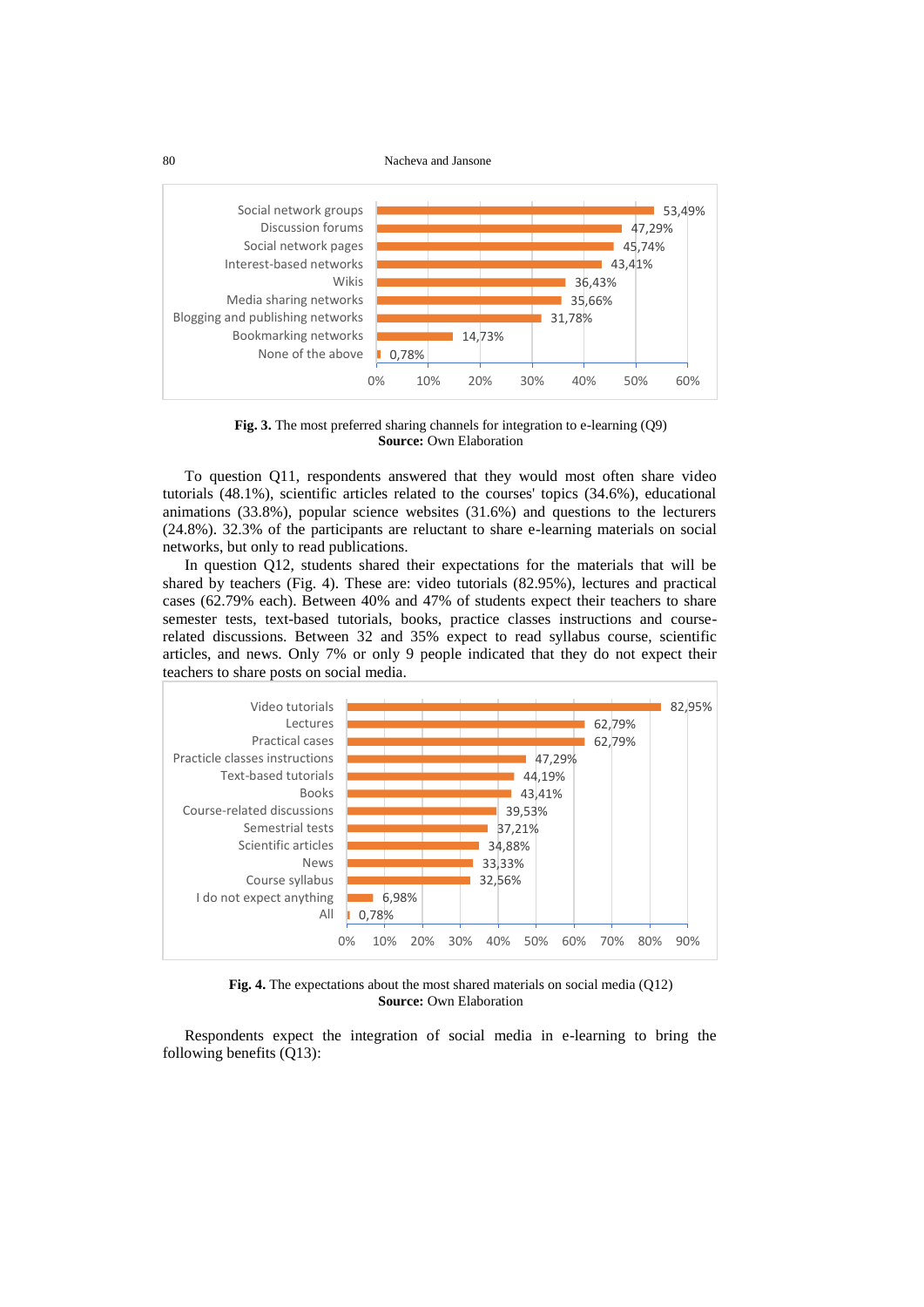Social Media Supported E-Education: Perspectives and International Experiences 81

- Improving the quality of educational process 84.5%;
- Increasing my interest in the course 79.1%;
- Increasing satisfaction with my participation in the course  $-75.2\%$ ;
- Increasing creative thinking 74.4%;
- Exchange of experience and knowledge with lecturers 85.3%;
- Exchange of experience and knowledge with other students  $-82.9\%$ :
- Quick connection with lecturers 87.6%;
- Getting timely information about semester tests 82.9%;
- Getting timely information about exams 86%;
- Getting to know the other students in the program 71.3%.

Despite the stated expectations for the shared information and advantages of social media, over 50% are of the opinion that they cannot completely replace learning management systems (Q14). The actual rating is visible on Fig. 5.



**Fig. 5.** The expectations about the most shared materials on social media (Q14) **Source:** Own Elaboration

Through the last question Q15, students suggest the social media that would be most suitable to be integrated into the e-learning process. In the first five places are: YouTube (37.2%), Facebook (17.1%), Discord (13.2%), WhatsApp and Viber (4.5% each), LinkedIn and GitHub (3.7% each). Compared to the results of question Q4, students do not find Instagram as a suitable social media that can be integrated into the e-learning process. Instead, they suggest using Discord.

# **4. Discussion**

Data from our study show that students tend to use social media in the e-learning process, but not to completely replace platforms such as Moodle. However, respondents are generally open to receiving and sharing most often multimedia content (videos and animations), books and articles related to the subject. Our experience as university lecturers and the results of the survey show that students seek frequent contact with teachers through social networks, including receiving feedback on the overall organization of the learning process.

In our opinion, social media cannot be used as main tool for e-learning organization. According to the results of our study, the younger generation uses them mainly to communicate with family and friends, to follow celebrities and to read news. According to some researchers, the social media usage can be expanded by adding a business perspective (Perez and Gomez, 2011; Zhechev, 2016; Koleva and Ivanov, 2019; Madra-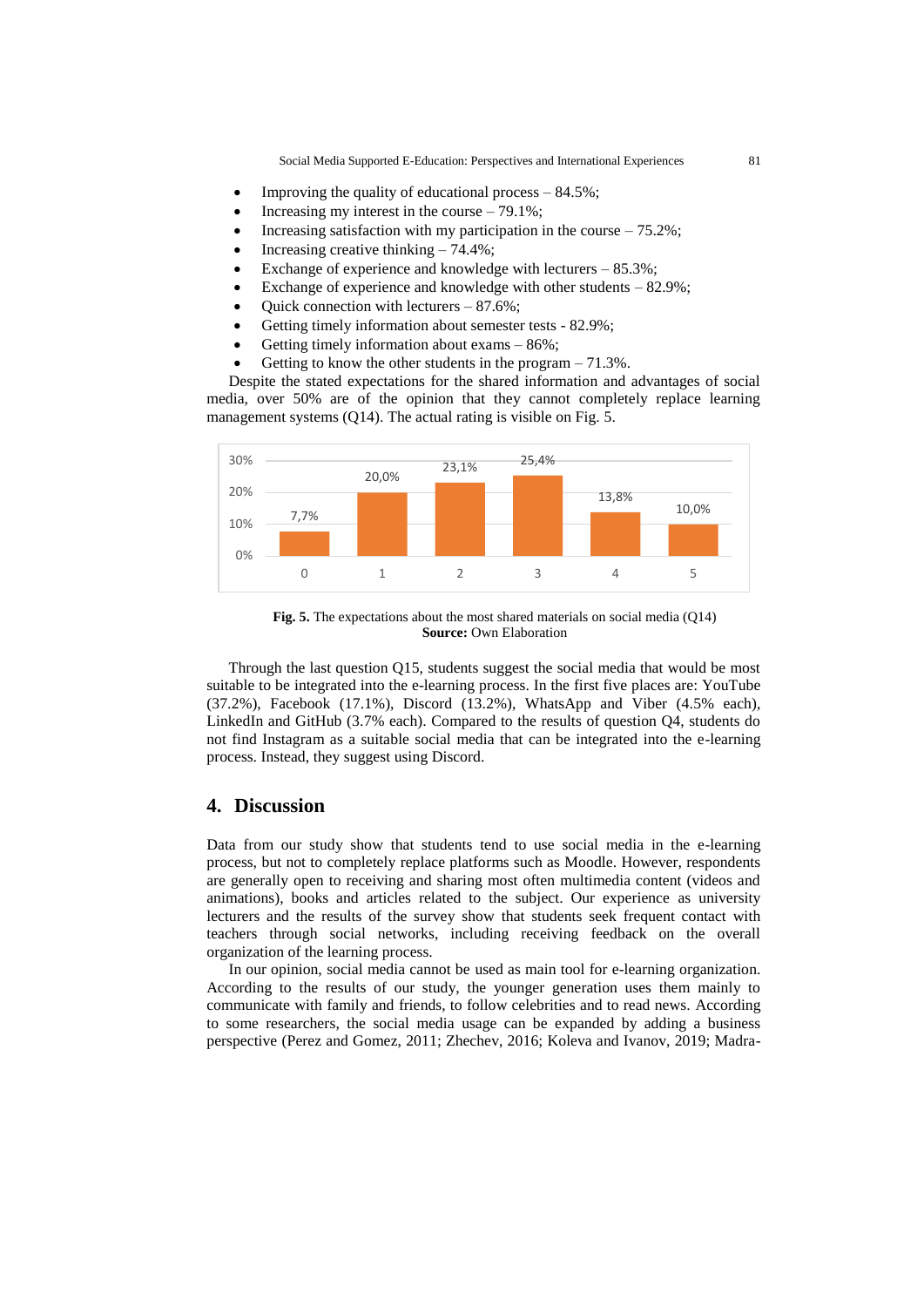Sawicka, Paliszkiewicz and Nord, 2020; Hruska and Maresova, 2020; Stefanov, Georgieva and Vasilev, 2022). For example, these are: promotion of business services and products; human resources related activities such as talent searching and hiring; consumer-oriented activities. Specific business goals are again related to communication, but between business and customers. In accordance with the abovementioned state, social media can only support e-learning in the direction of communication with the audience, but not completely replace specialized platforms such as Moodle. They can be used by teachers to add an element of gamification (Stoyanova, 2018; Bankov, 2020) and to introduce interactivity in the learning environment, to apply approaches to mobile learning (Todoranova and Penchev, 2020) or generally apply learner-oriented to teaching approaches (Kuyumdzhiev, 2020).

We must also consider the views expressed by the G4 participants. According to computer science students, "it is important that only one platform is used." This will ensure uniformity in the learning process and teachers and students can interact. Students will share "interesting topic related materials, innovations, new technologies, new studies, tips and tricks, different helpful sources of information, seminars and lectures, presented at their cities, events, advice from leading company managers and so on ". Economics students suggest using social media to increase student engagement by assigning tasks to receive "rewards". This adds the game element to the e-learning process.

The authors of this article believe that to provide greater satisfaction with the learning process, teaching methods and tools that meet the needs of the audience should be applied. Given the above considerations and studies of (Lamberson and Fleming, 2008; Gülbahar et al., 2017; Konstantinou and Epps, 2017), we can point out an integration of e-learning platforms with two of the most preferred social media from students - YouTube and Facebook. This can be done by installing plug-ins to extend the functionality of learning management systems.

For example, there is Moodlebook plugin for Moodle that emulates the look and feel of Facebook (WEB, b). Through it, the standard look of the e-learning system will get a new look and will be closer to the everyday life of users. It can be supplemented by the Facebook comments plugin, which adds like and comment box, share button, individual box for each page or one throughout the site (WEB, c).

On the other hand, Moodle maintains compatibility with YouTube through the MyTube plugin. It allows users to record or upload videos directly into YouTube, and to select videos directly from the users account for insertion into Moodle (WEB, d).

By integrating such tools into the learning environment, a socially oriented approach to learning should be implemented, which will ensure prominence in the digital age (Petrov et al., 2020). Emphasis is also placed on the development of soft skills (Veleva, 2020) in learners, which every young specialist in the workplace needs (Antonova and Ivanova, 2018).

# **Conclusion**

In summary, we can point out that educational approaches are transformed over the years to motivate students to actively participate in the learning process. In order to meet the current needs of the audience, teachers need to conduct opinion polls and adapt the applied approaches. We conducted an international study on the acceptance of social media in the learning environment. Its results unequivocally show that students are open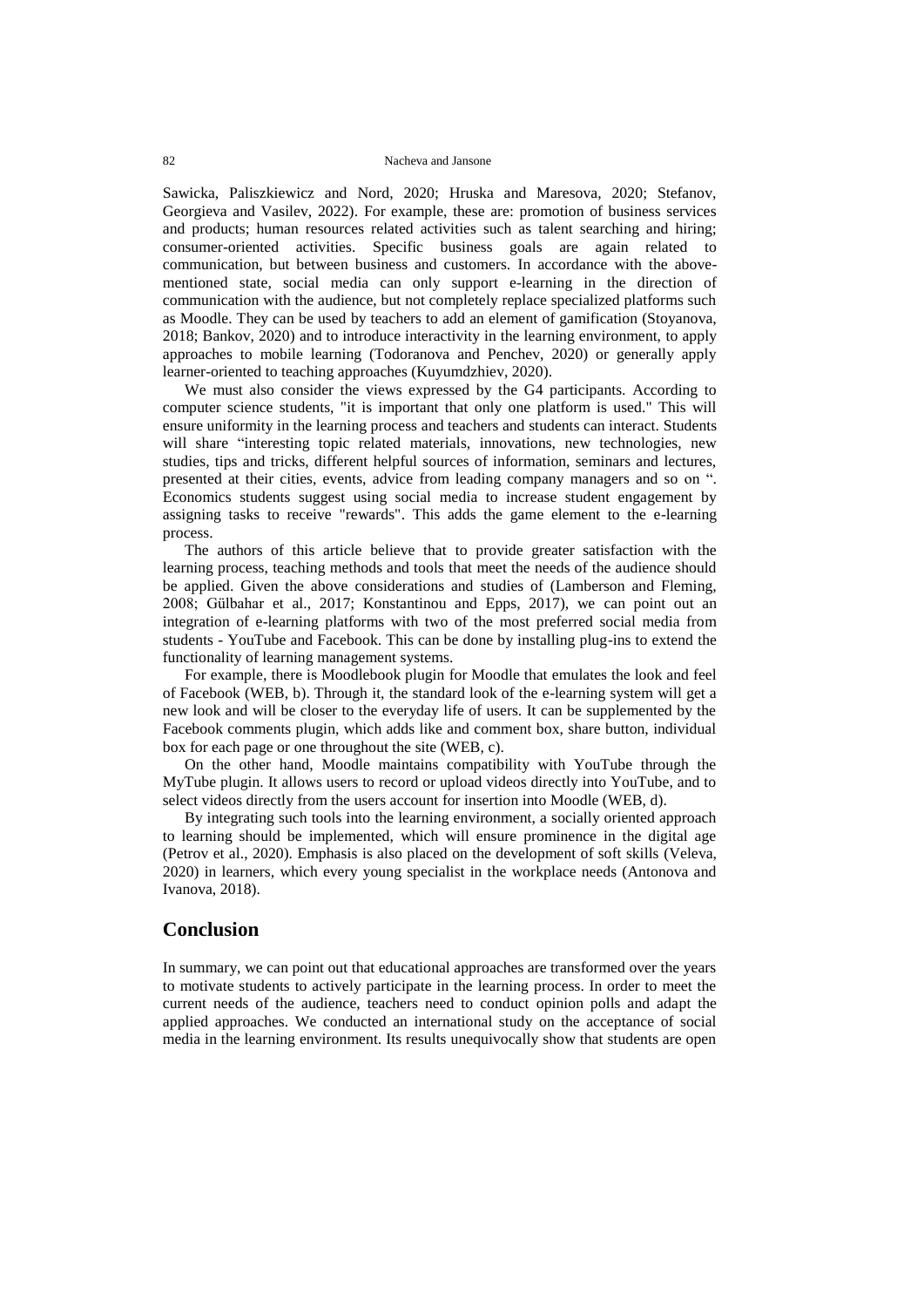to the use of such teaching aids in education. They would mainly use them to communicate with teachers and other students, to receive timely feedback on the organization of the learning process, to obtain shared multimedia content on the topics studied. In this way, teachers should put into practice the theory of social learning by strengthening the teacher-student relationship.

# **Acknowledgements**

The publication is made with the financial support of the project No. 8.2.2.0/18/A/021 "Perfection of the Academic Staff of Liepaja University in the Areas of Strategic Specialization – Natural Sciences, Mathematics and Information Technologies, Art, Social Sciences, Commerce and Law".

We also kindly thank all the participants who took part in our survey.

# **References**

- Akram, W., Kumar, R. (2017). A Study on Positive and Negative Effects of Social Media on Society. International Journal of Computer Sciences and Engineering, 5(10), pp. 347-354.
- Al-Mukhaini, E., Al-Qayoudhi, W. Al-Badi, A. (2014). Adoption Of Social Networking In Education: A Study Of The Use Of Social Networks By Higher Education Students In Oman. Journal of International Education Research, 10(2), pp. 143-154.
- Antonova, K., Ivanova, P. (2018). Emerging or Changing Occupational Hazards at the Workplace. Proceedings of International Academic Conferences 2018 in Vienna Management, Economics and Marketing (IAC-MEM 2018), Prague: Czech Technical University, pp. 350 - 355.
- Bandura, A. (1972). Modeling theory: Some traditions, trends, and disputes. In Parke, R. D. (ed.). Recent trends in Social Learning Theory. New York: Academic Press.
- Bandura, A. (1977). Social learning theory. Englewood Cliffs, N.J.: Prentice-Hall.
- Bandura, A. (1999). A social cognitive theory of personality. In L. Pervin & O. John (Ed.), Handbook of personality. New York: Guilford Publications, pp. 154-196.
- Bandura, A., Walters, R. (1963). Social Learning and Personality Development. New York: Holt, Rinehart and Winston.
- Bankov, B. (2020). Game Design Principles in Enterprise Web Applications. International Multidisciplinary Scientific GeoConference Surveying Geology and Mining Ecology Management, SGEM, 2.1, pp. 161–167.
- Braghieri, L., Levy, R., Makarin, A. (2021). Social Media and Mental Health. [online] Available at: https://ssrn.com/abstract=3919760 [Accessed 12 March 2022].
- Brocca, N. (2020). Social media in education and foreign language teaching. An introduction. In: heiEDUCATION Journal, vol. 5, pp. 9–23.
- Cioffi, R., Travaglioni, M., Piscitelli, G., Petrillo, A., Felice, F. (2020). Artificial Intelligence and Machine Learning Applications in Smart Production: Progress, Trends, and Directions. Sustainability, 12, № 492. DOI:10.3390/su12020492.
- Cotrino, A., Sebastián, M., González-Gaya, C. (2020). Industry 4.0 Roadmap: Implementation for Small and Medium-Sized Enterprises. Applied Sciences, vol. 10, 8566. doi:10.3390/app10238566.
- Damota, M. (2019). The Effect of Social Media on Society. New Media and Mass Communication, vol. 78, pp. 7-11.
- Delello, J., McWhorter, R., Camp, K. (2015). Using Social Media as a Tool for Learning: A Multi-Disciplinary Study. International Journal on E-Learning, 14(2), pp. 163-180.<br>Delloite. (2020). Deloitte Insights. https://www2.deloitte.com/content/
- <https://www2.deloitte.com/content/dam/Deloitte/de/> Documents/human-capital/Deloitte\_Review\_26\_Fourth\_Industrial\_Revolution.pdf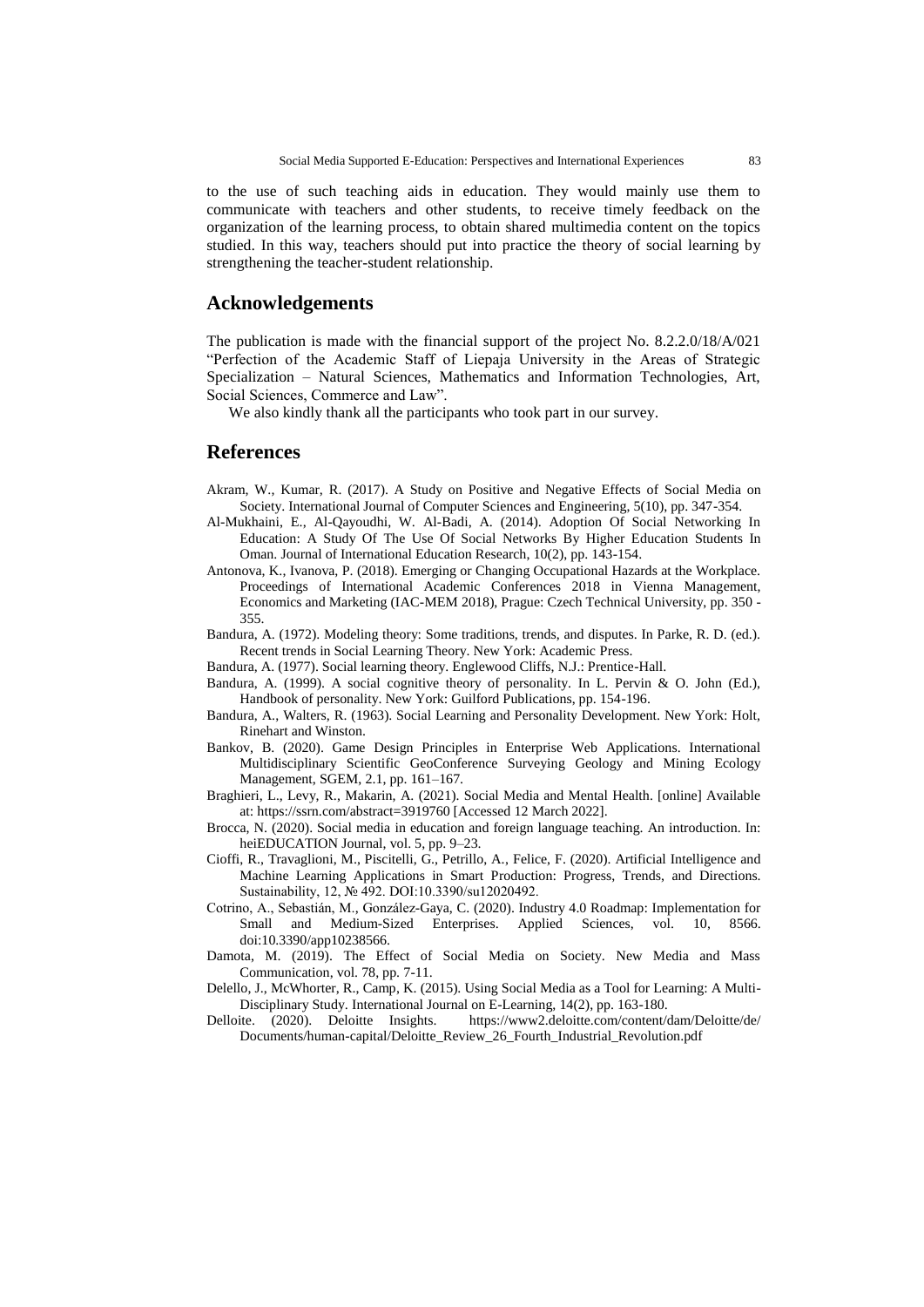- European Commission. (2019). Social Media Guidelines for All Staff [pdf] Available at: http://ec.europa.eu/ipg/docs/ guidelines\_social\_media\_en.pdf [Accessed 29 December 2021].
- Faizi, R., El Fkihi, S. (2018). Investigating the Role of Social Networks in Enhancing Students' Learning Experience: Facebook as a Case Study. Proceedings of International Conference e-Learning, pp. 151-155.
- Ghobakhloo, M. (2020). Industry 4.0, digitization, and opportunities for sustainability. Journal of Cleaner Production, vol. 252, 119869, [https://doi.org/10.1016/j.jclepro.2019.119869.](https://doi.org/10.1016/j.jclepro.2019.119869)
- Gudoniene, D., Rutkauskiene, D. (2019). Virtual and Augmented Reality in Education. Baltic Journal of Modern Computing, 7(2), pp. 293-300.
- Gülbahar, Y., Rapp, C., Kilis, S., Sitnikova, A. (2017). Enriching Higher Education with Social Media: Development and Evaluation of a Social Media Toolkit. International Review of Research in Open and Distributed Learning, 18(1), pp. 23-39.
- Hruska, J., Maresova, P. (2020). Use of Social Media Platforms among Adults in the United States—Behavior on Social Media. Societies, vol. 10, № 27. DOI:10.3390/soc10010027.
- James, F. (2019). Everything You Need to Know About Education 4.0. [online] Available at: https://www.qs.com/everything-you-need-to-know-education-40/ [Accessed 29 December 2021].
- Kaplan, A. M., Haenlein, M. (2010). Users of the world, unite! The challenges and opportunities of Social Media. Business Horizons, 53(1), pp. 59-68.
- Kolan, B., Dzandza, P. (2018). Effect of Social Media on Academic Performance of Students in Ghanaian Universities: A Case Study of University of Ghana, Legon. Library Philosophy and Practice (e-journal). 1637. Available at:<https://digitalcommons.unl.edu/libphilprac/1637> [Accessed 26 April 2021].
- Koleva, V., Ivanov, S. (2019). Social Media and the Recruitment of IT Professionals in Bulgarian IT Companies. Proceedings of the International Conference Dedicated to the 50th Anniversary of the Department of Informatics "Information and Communication Technologies in Business and Education", Science and Economics Publishing House, pp. 209 - 224.
- Kolhar, M., Kazi, R., Alameen, A. (2021). Effect of social media use on learning, social interactions, and sleep duration among university students. Saudi Journal of Biological Sciences, 28(4), pp. 2216-2222.
- Konstantinou, G., Epps, J. (2017). Facilitating Online Casual Interactions and Creating a Community of Learning in a First-Year Electrical Engineering Course. 2017 IEEE 6th International Conference on Teaching Assessment, and Learning for Engineering (TALE), pp. 128 - 133, doi: 10.1109/TALE.2017.8252317.
- Kuyumdzhiev, I. (2020). A model for Timely Delivery of it Solutions for Bulgarian Universities. International Multidisciplinary Scientific GeoConference Surveying Geology and Mining Ecology Management, SGEM, 2.1, pp. 3–10.
- Lamberson, M., Fleming, K. (2008). Aligning Institutional Culture and Practice: The University of British Columbia's E-Learning Framework. NIME 2008 International Symposium. Available at: http://blogs.ubc.ca/michelle/files/2011/05/nime2008\_lamberson\_fleming.pdf [Accessed 26 April 2021].
- Madra-Sawicka, M., Paliszkiewicz, J., Nord, J. (2020). Determinants of Social Media Usage in Business by Women: Age and Development of the Country. Information, vol. 11, 455. doi:10.3390/info11090445.
- Moran, K. (2018). Benefits of Industry 4.0. Available at: https://slcontrols.com/benefits-ofindustry-4-0/ [Accessed 26 April 2021].
- Nikiforova, A. (2020). Definition and Evaluation of Data Quality: User-Oriented Data Object-Driven Approach to Data Quality Assessment. Baltic Journal of Modern Computing, 8(3), pp. 391-432.
- Pătruţ, M., Pătruţ, B. (2013). The Use of New Web-Based Technologies in Strategies of Teaching Gender Studies. In: Social Media in Higher Education: Teaching in Web 2.0. IGI Global, pp. 45-74.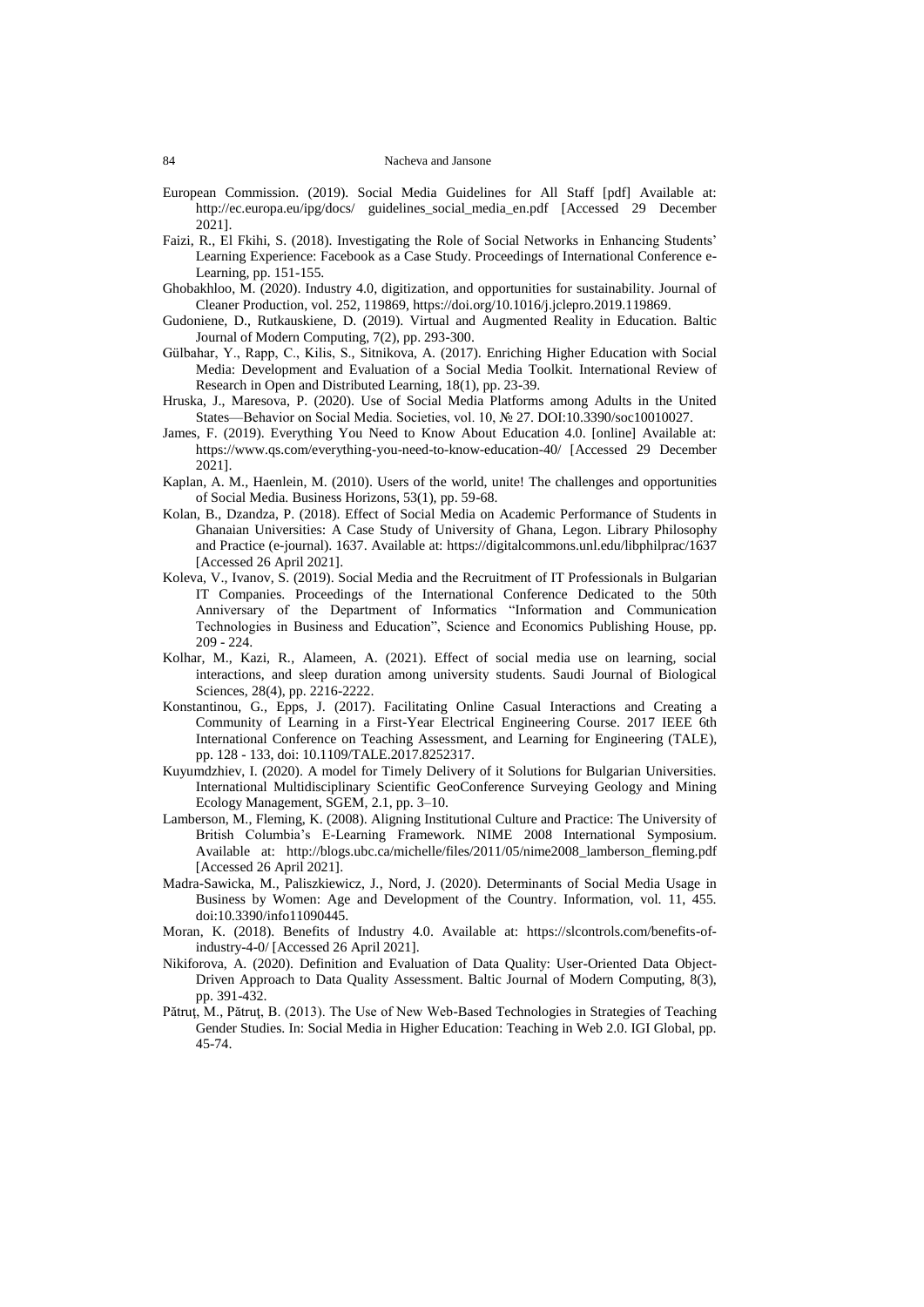- Paulsen, M., Tække, J. (2013). Social Media and Teaching Education in the New Media Environment. Proceedings of 40th anniversary Nordmedia conference "Defending democracy". Oslo and Akershus University College.
- Perez, M., Gomez, J. (2011). Why Do People Use Social Networks? Communications of the IIMA, 11(2), 4. Available at: http://scholarworks.lib.csusb.edu/ciima/vol11/iss2/4 [Accessed 26 April 2021].
- Petrov, P., Miteva, D., Ivanova, K. (2020). Achieving Prominence in the Digital Age. Proceedings of the Jubilee International Scientific Conference dedicated to the 100th anniversary of the UE - Varna "Economic Science, Education and the Real Economy: Development and Interactions in the Digital Age", Science and Economic Publishing House, vol. 4, pp. 507 - 518.
- Petrova, R., Sulova, S. (2020). AI Governor for the Quality and the Strength of Bridges. ACM International Conference Proceeding Series, pp. 78–85.
- Salmi, J. (2018). Social Dimension Within a Quality Oriented Higher Education System. In: Curaj A., Deca L., Pricopie R. (eds) European Higher Education Area: The Impact of Past and Future Policies. Springer, Cham. [https://doi.org/10.1007/978-3-319-77407-7\\_10.](https://doi.org/10.1007/978-3-319-77407-7_10)
- Sleeman, J., Lang, C., Dakich, E. (2020). Social media, learning and connections for international students: The disconnect between what students use and the tools learning management systems offer. Australasian Journal of Educational Technology, 36(4), pp. 44-56.
- Solodovnikova, D., Niedrite, L. (2020). Handling Evolution in Big Data Architectures. Baltic Journal of Modern Computing, 8(1), pp. 21–47.
- Stefanini Group. (2021). The Fourth Industrial Revolution: Industry 4.0 Challenges and Opportunities for Your Business. Available at: https://stefanini.com/en/trends/news/thefourth-industrial-revolution-industry-4-0-challenges-and-opp [Accessed 26 April 2021].
- Stefanov, S., Georgieva, D., Vasilev, J. (2022). Issues in the Disclosure of Financial Information by Multinational Enterprises. TEM Journal - Technology, Education, Management, Informatics, Novi Pazar, Serbia : UIKTEN - Association for Information Communication Technology Education and Science, 11(1), pp. 5-12.
- Stoyanova, M. (2018). Application of the Concept of Gamification in Software Systems for Project Management. Varna: Monographic library "Knowledge and business", book 3, http://eknigibg.net/monogr/2018.10\_Monogr\_gamification.pdf.
- Stoyanova, M., Vasilev, J., Cristescu, M. (2021). Big data in property management. AIP Conference Proceedings, 2333(1), 070001.
- Todoranova, L., Penchev, B. (2020). A Conceptual Framework for Mobile Learning Development in Higher Education. ACM International Conference Proceeding Series, pp. 251–257.
- Umachandran, K., Jurčić, I., Corte, V., Ferdinand-James, D. (2019). Industry 4.0: The New Industrial Revolution. In: Big Data Analytics for Smart and Connected Cities. IGI Global, pp. 138 – 156.
- United Nations. (2021). Goal 4. Ensure inclusive and equitable quality education and promote lifelong learning opportunities for all. Available at: https://sdgs.un.org/goals/goal4 [Accessed 26 April 2021].
- Veleva, M. (2020). Best Practices as Opportunities for Leadership Soft Skills Improvement in Human Resource Management in Bulgarian Tourism Organizations: The Four Season Hotels Example. Izvestia Journal of the Union of Scientists - Varna. Economic Sciences Series, Varna : Union of Scientists - Varna, 9(3), pp. 63 - 71.
- WEB (a). Social Trends 2021: Hootsuite's fifth annual report on the latest global trends in social media. Available at: https://www.hootsuite.com/research/social-trends [Accessed 26 April 2021].
- WEB (b). Moodlebook. Available at: https://moodle.org/plugins/theme\_moodlebook [Accessed 26 April 2021].
- WEB (c). Facebook comments. Available at: https://moodle.org/plugins/block\_fbcomments [Accessed 26 April 2021].
- WEB (d). MyTube. Available at: https://moodle.org/plugins/repository\_mytube [Accessed 26 April 2021].